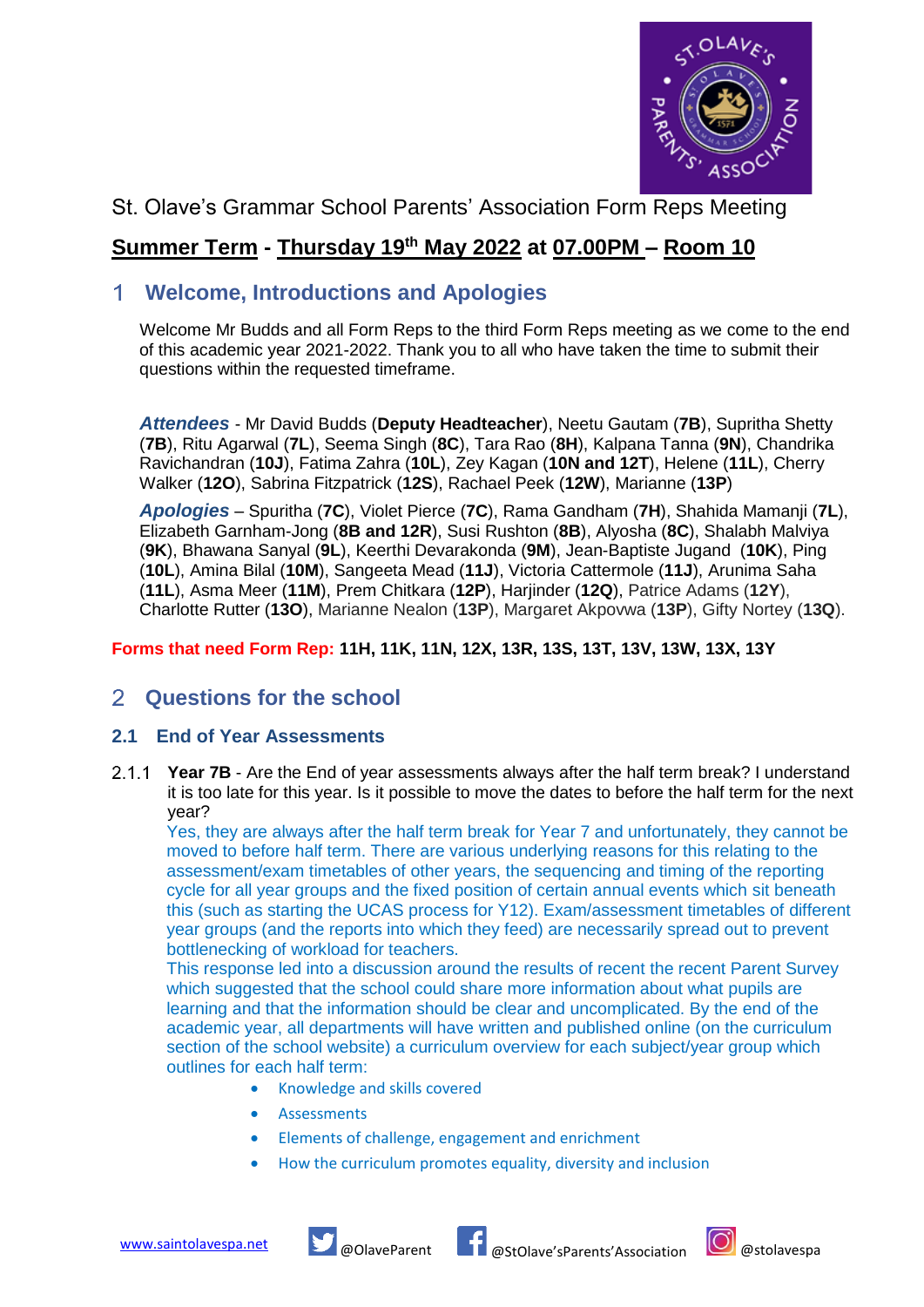

### **2.2 Over-running last period**

**Year 7L** – Please can you kindly mention about the teachers over running their time in the afternoon.... it made some of the kids to miss their targeted bus or train and they end up getting home extra 30-40mins late. This is just a space of 3-7mins miss...Am not imposing!...... but if they can allow them 3mins earlier it will be great.

**Form Rep** has tried to clarify the matter with the concerned parent to see if there any repeated pattern with one subject/teacher but she didn't clarify. She thinks it is usually the last period. Couldn't get further details. But the particular parent wanted me to present this in the meeting.

Mr Budds has written to all teachers regarding this concern and to request prompt departure after the last period owing to students travelling by public transport. The Heads of Year are aware of the specific concerns raised and will speak with the teachers concerned.

### **2.3 Bicycle stand**

**Year 8L** - A parent has requested if we can have a cycle stand in the school for boys who'd like to cycle to school.

The school used to have some stands which were removed due to structural changes in the area around them. Currently there are cycle stands in the Services Yard. They cannot be restored to their original place owing to the building of the new Fives courts.

#### **2.4 sQuid**

**Year 10L** - Many parents from across year 10 are fed up with issues from Squid. Meal/food top up or purchases are not possible sometimes, sometimes, the Purse has disappeared. Purchased items like tickets are not visible. Trip payments are not possible or not visible etc. Many problems. Please could we move to other service providers like WisePay or School Gateway?

The school acknowledges that there have been some issues with sQuid lately. All sQuid purses got removed by sQuid and the company was tasked by school with resolving the issue by putting them back as soon as possible. Dr Sidhu is looking into this with the Finance Department. They have been advised that new purses cannot be created as an alternative (without loss of crucial historic data/balances) but the previous purses can be retrieved. sQuid have been unable to confirm a timescale for resolution.

After considering and comparing with other options (and despite the recent issue), the school's perspective remains that sQuid are still the right service providers.

10J Form Rep mentioned that a parent has reported that the transactions are not adding up and their concern is mainly due to a particular dietary requirement of the child which is not being reflected correctly from the transactions.

#### **Action:**

1. Mr Budds to look into this and verify with Caterers the importance of logging the correct purchases on students' accounts

### **Actions to review from previous minutes –**

#### **3.1 IPM**

**Year 7L** - Why are the boys being given so many IPMs to prepare for, with short notice? **Action**-

- 1. Ritu (7L) to provide required details in context to Mr Budds
- 2. Mr Budds to look into it upon receiving details

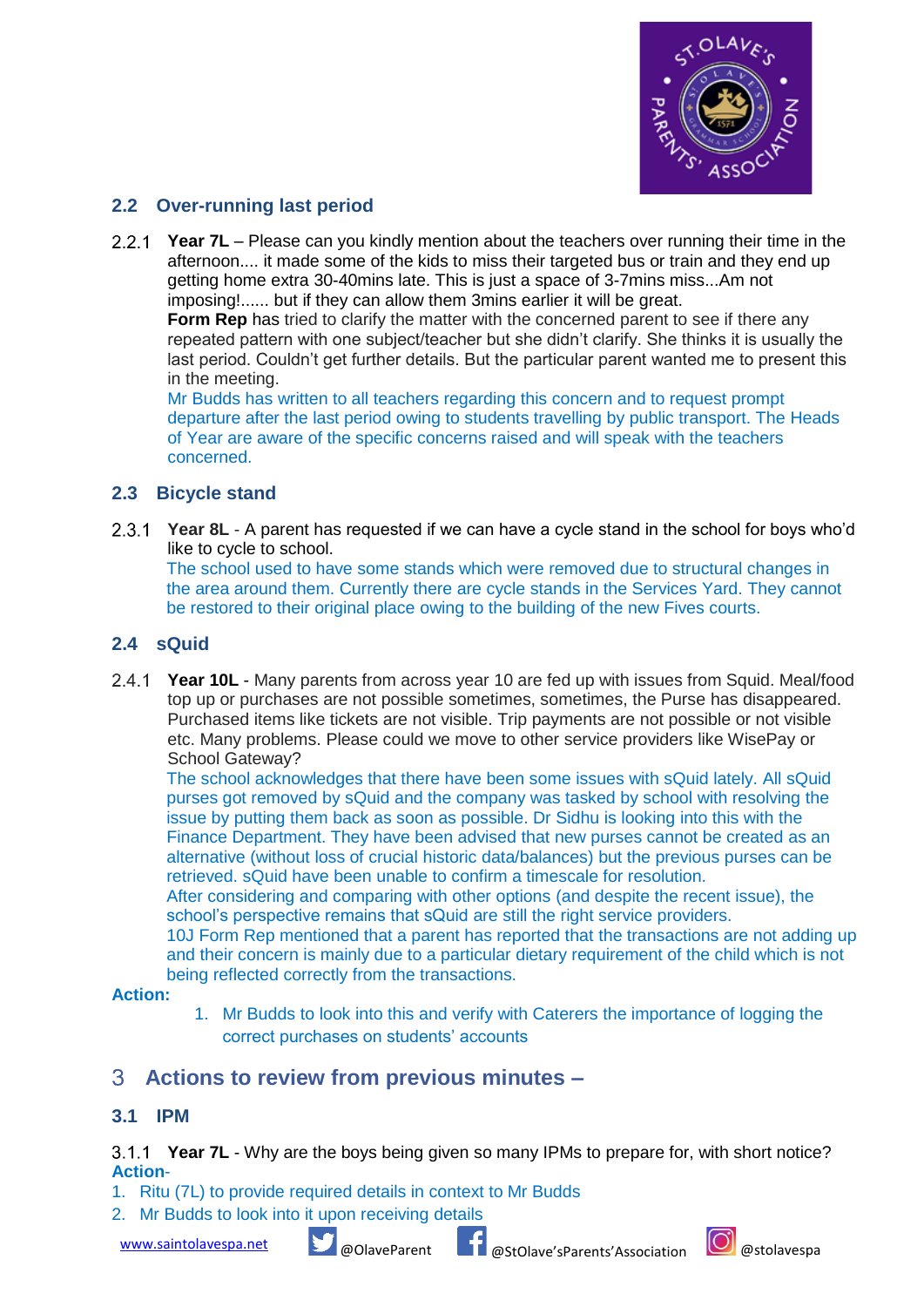

This can now be closed as there have been no further complaints.

It was agreed by all that assessments help pupils to identify two key areas namely their strengths and areas for development which help them in effective learning. Assessment exists to help pupils make progress.

**Year 7L** - In addition to IPMs, why are the boys not given the answers and scores for many of the IPMs?

#### **Action**–

- 1. Ritu (7L) to provide required details in context to Mr Budds
- 2. Mr Budds to reinforce with colleagues that answers should always be shared after assessments to ensure pupils' access to fullest range of marks

**Reply from Ritu (7L Form Rep)** - I am afraid that despite putting in the group several times I had no further clarification regarding the query. No parent seem to have raised an ongoing concern regarding the matters which needed actioning **so we can say that they are resolved.**

This can now be closed with the awareness that the new and revised system of assessment would be published on the school website around mid-June. This will include a differentiated approach by age and by subject and, in response to an issue raised in the recent parental survey, parents will be able to access a Curriculum Summary/Overview for all subjects and year groups (which will outline knowledge, skills and assessments per half term).

The school follows up-to-date guidance regarding assessment processes, specifically that which states that assessment be Meaningful, Manageable and Motivating ("the 3 Ms"). High impact assessments are key to this approach.

### **3.2 AOB**

# **Bebras Challenge – raised by Neetu Gautam (7B)**

**Action:**

- 1. Neetu to provide details requested by Mr Budds to enable follow up
- 2. Mr Budds to look into the subject upon receiving information

Mr Budds has followed up with Mrs Zeshan earlier in the year, but will seek further clarification to find out

- 1. if this challenge is only for Y7 or all years
- 2. how often this takes place

**Follow Up:** Mrs Zeshan has since confirmed that the Bebras challenge is for students across the age range (Years 7- 13). It runs once per year in the Autumn term, followed by another round in the Spring term.

### **Y10 homework – raised by Fatima Zahra (10L)**

**Action:**

- 1. Fatima to provide details requested by Mr Budds to enable follow up
- 2. Mr Budds to look into the subject upon receiving the information

Fatima has not heard back so assumed it has been dealt with.

Mr Budds shared the follow-up done on 16th of March highlighting it has been requested that Assignment setup via Teams should be within the boundary of 7am-7pm.

The teacher mentioned that homework had already been in the lesson, so pupils had received the homework orally; it was the only the creation of this as an assignment on Teams which in this instance had happened out of hours. **No further action required**.





[www.saintolavespa.net](http://www.saintolavespa.net/) **@OlaveParent & @StOlave'sParents'Association** @stolavespa